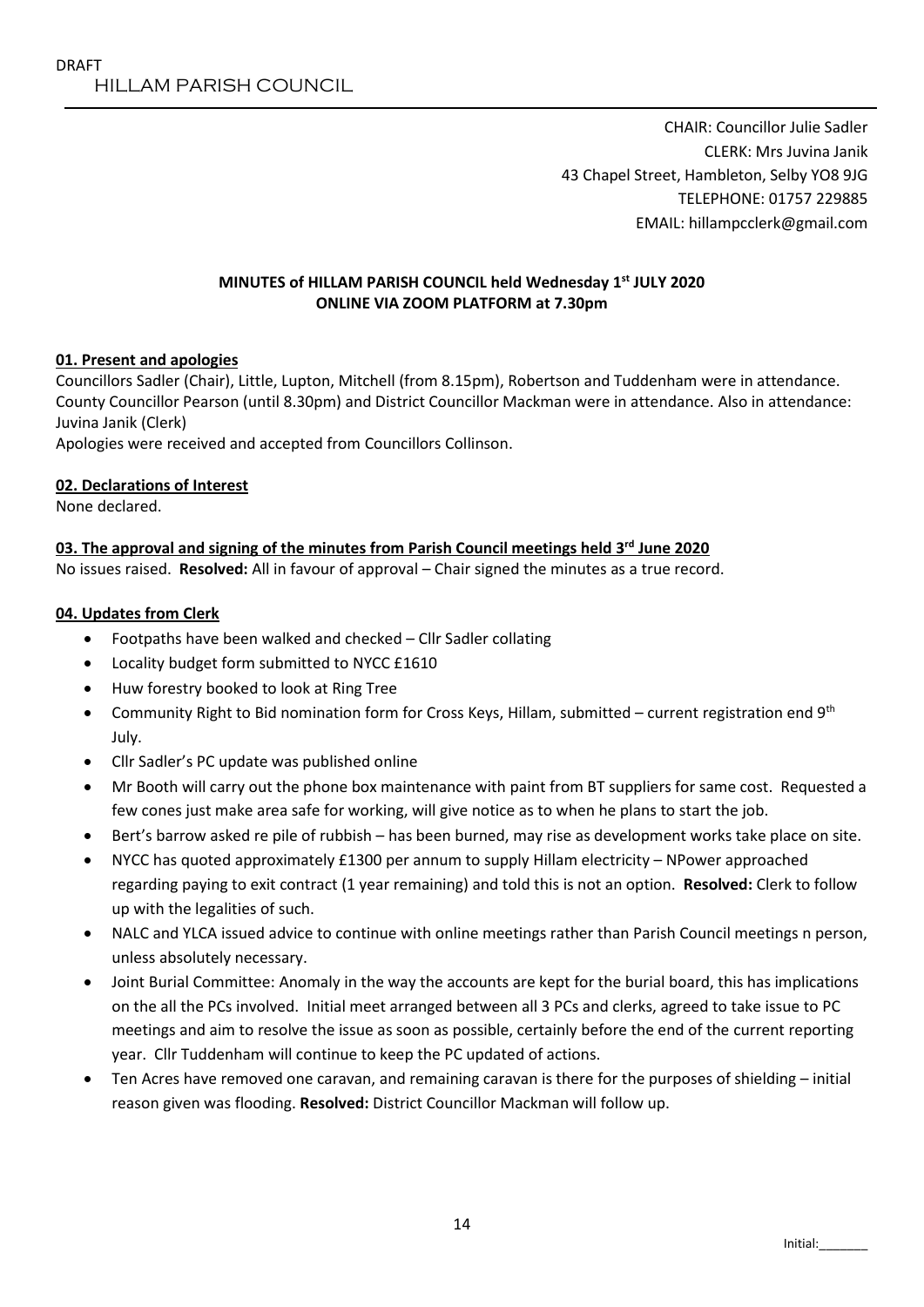### DRAFT

# **05. To consider an application for the AJ1 Project Road Safety Fund**

A number of possibilities for the fund were discussed, including the advantages and disadvantages of each and the cost restraints. **Resolved:** Clerk to contact Highways with regards to the viability of a pedestrian path on Austfield Lane, discuss possible solutions and collect quotes to help with planning the potential project and applying for funding.

## **06. To consider the formation of a Community Speed Watch group following the 95 Alive survey results**

The 95 Alive survey result meant Highways would not be exercising any measures to reduce the speed of traffic through Hillam, the report did suggest the area would be suitable for a Community Speed Watch group run by Hillam residents. **Resolved:** Clerk is to create an advert for volunteers who would be willing to lead a Community Speed Watch Group. The Parish Council will not be leading the project – it is a community led project.

## **07. To approve the Clerk salary review**

Deferred, awaiting NALC information.

### **08. To approve the proposed amendment to Standing Orders**

Deferred due to further updates now received.

## **09. To consider the future of Hillam Lights and Hillam News**

Current volunteers will be stepping down imminently but there are a lack of volunteers willing to take over. *Cllr Mitchell arrived to meeting 8.15pm*

**Resolved:** PC will look at ways to encourage more volunteers to come forward. Clerk to contact ring Tree Committee to go ahead with road closure application if funds are already in place. Keep on the Agenda.

#### **10. Village Maintenance**

a) To consider further work on Ring Tree and Grass | **Resolved:** Ring Tree Bench, notice boards and bench in the Square need basic maintenance. Clerk to obtain quotes.

b) To receive Footpaths review and consider next stages of project | **Resolved:** Locality Budget has been submitted, awaiting outcome. Field has been ploughed through, across a path – clerk to report.

c) To consider items for Monk Fryston PC liaison and organise meeting | **Resolved:** Cllr Sadler will discuss with the MF PC chairman.

d) Matters to report to the clerk for action:

- Austfield Lane pot Hole
- New Flag for Flag pole Clerk to order, and request MF cut branches back

*County Councillor Pearson left the meeting 8.30pm*

- Special thank you letter to go to Monk Fryston Post Office and Bert's Barrow for their hard work and flexibility during the Covid 19 pandemic. Their adaptability ensured many residents were able to safely and easily obtain supplies for their homes.
- Overgrowth at Betteras Hill Road

### **11. Planning:**

- a) Applications:
	- i) 2020/0574/HPA First floor extension over existing footprint 6 Hillam Hall View | **Resolved:** No observations
	- ii) 2020/0453/S73 Application to remove/vary condition 04 (agricultural occupancy) Shelton Firs, Hillam Common Lane | **Resolved:** No observations